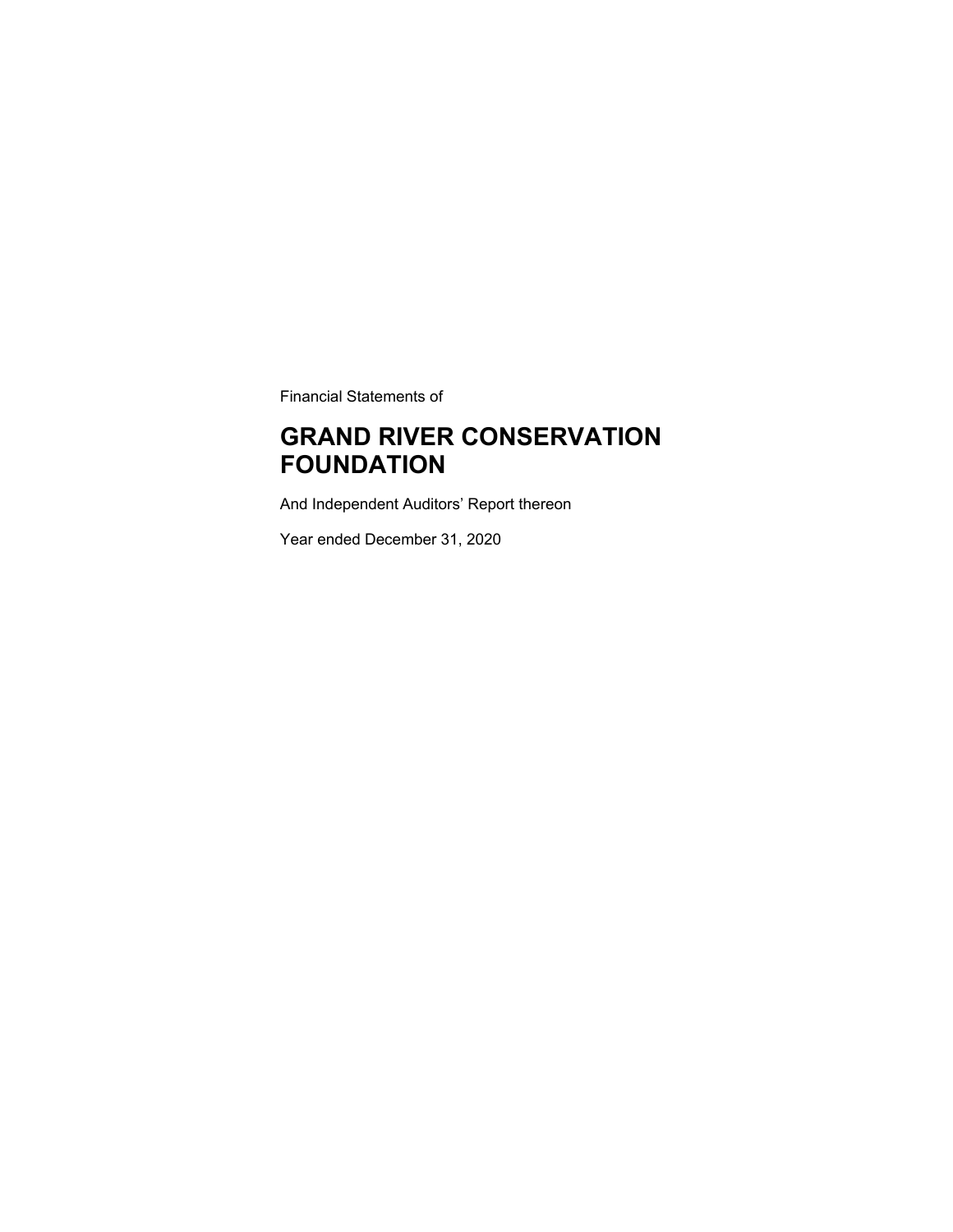

KPMG LLP 115 King Street South 2nd Floor Waterloo ON N2J 5A3 Canada Tel 519-747-8800 Fax 519-747-8830

### **INDEPENDENT AUDITORS' REPORT**

To the Board of Directors of The Grand River Conservation Foundation

### *Opinion*

We have audited the financial statements of The Grand River Conservation Foundation (the "Foundation"), which comprise:

- the statement of financial position as at December 31, 2020
- the statement of operations and changes in fund balances for the year then ended
- the statement of cash flows for the year then ended
- and notes to the financial statements, including a summary of significant accounting policies

(Hereinafter referred to as the ''financial statements'').

In our opinion, the accompanying financial statements present fairly, in all material respects, the financial position of the Foundation as at December 31, 2020, and its results of operations and its cash flows year then ended in accordance with Canadian accounting standards for not-for-profit organizations.

### *Basis for Opinion*

 described in the *''Auditors' Responsibilities for the Audit of the Financial*  We conducted our audit in accordance with Canadian generally accepted auditing standards. Our responsibilities under those standards are further *Statements''* section of our auditors' report.

We are independent of the Foundation in accordance with the ethical requirements that are relevant to our audit of the financial statements in Canada and we have fulfilled our other ethical responsibilities in accordance with these requirements.

We believe that the audit evidence we have obtained is sufficient and appropriate to provide a basis for our opinion.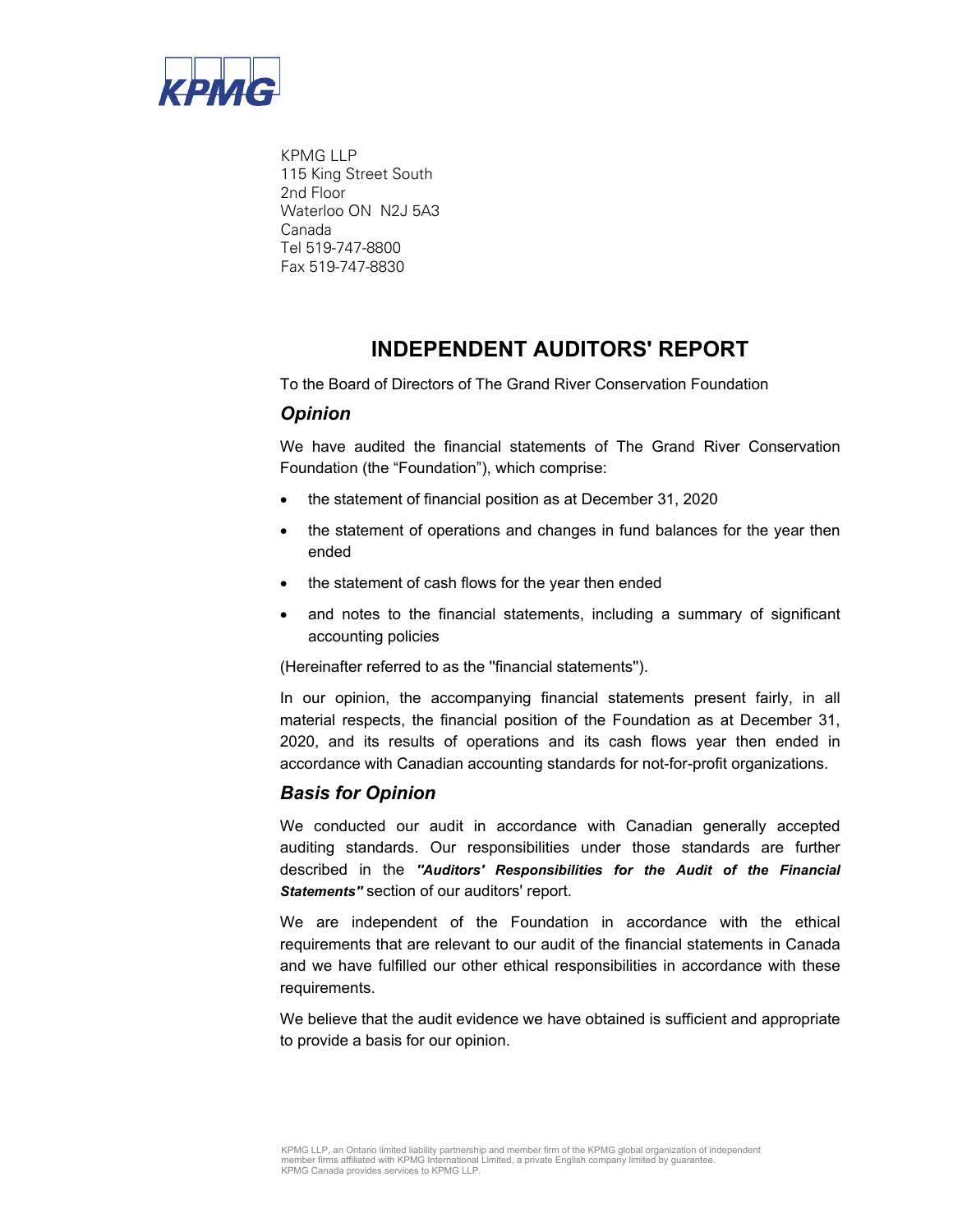

Page 2

### *Responsibilities of Management and Those Charged With Governance for the Financial Statements*

Management is responsible for the preparation and fair presentation of these financial statements in accordance with Canadian accounting standards for not-for-profit organizations, and for such internal control as management determines is necessary to enable the preparation of financial statements that are free from material misstatement, whether due to fraud or error.

In preparing the financial statements, management is responsible for assessing the Foundation's ability to continue as a going concern, disclosing, as applicable, matters related to going concern and using the going concern basis of accounting unless management either intends to liquidate the Foundation or to cease operations, or has no realistic alternative but to do so.

Those charged with governance are responsible for overseeing the Foundation's financial reporting process.

### *Auditors' Responsibilities for the Audit of the Financial Statements*

Our objectives are to obtain reasonable assurance about whether the financial statements as a whole are free from material misstatement, whether due to fraud or error, and to issue an auditors' report that includes our opinion.

Reasonable assurance is a high level of assurance, but is not a guarantee that an audit conducted in accordance with Canadian generally accepted auditing standards will always detect a material misstatement when it exists.

Misstatements can arise from fraud or error and are considered material if, individually or in the aggregate, they could reasonably be expected to influence the economic decisions of users taken on the basis of the financial statements.

As part of an audit in accordance with Canadian generally accepted auditing standards, we exercise professional judgment and maintain professional skepticism throughout the audit.

We also:

 Identify and assess the risks of material misstatement of the financial statements, whether due to fraud or error, design and perform audit procedures responsive to those risks, and obtain audit evidence that is sufficient and appropriate to provide a basis for our opinion.

The risk of not detecting a material misstatement resulting from fraud is higher than for one resulting from error, as fraud may involve collusion, forgery, intentional omissions, misrepresentations, or the override of internal control.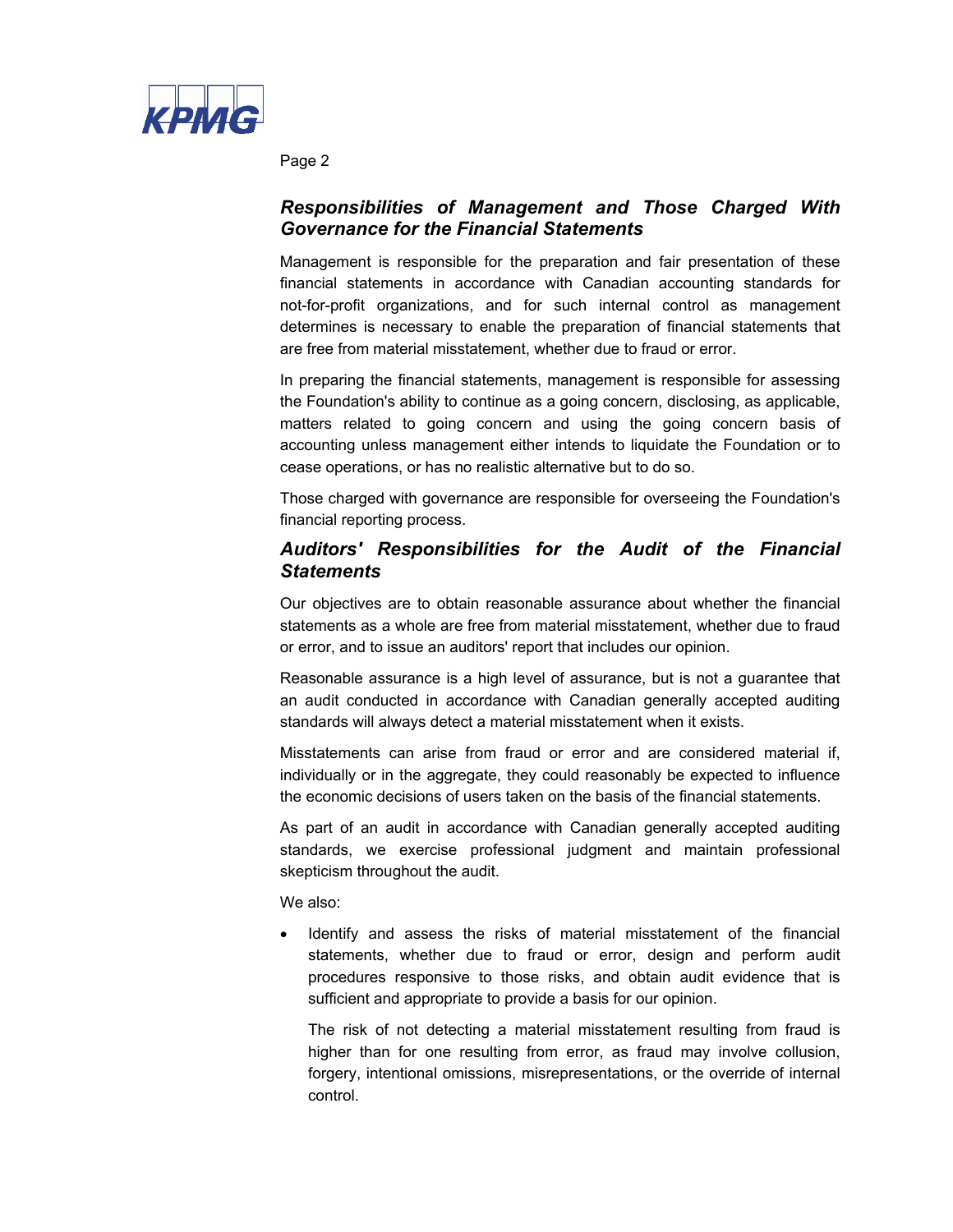

Page 3

### *Auditors' Responsibilities for the Audit of the Financial Statements (continued)*

- Obtain an understanding of internal control relevant to the audit in order to design audit procedures that are appropriate in the circumstances, but not for the purpose of expressing an opinion on the effectiveness of the Foundation's internal control.
- Evaluate the appropriateness of accounting policies used and the reasonableness of accounting estimates and related disclosures made by management.
- Conclude on the appropriateness of management's use of the going concern basis of accounting and, based on the audit evidence obtained, whether a material uncertainty exists related to events or conditions that may cast significant doubt on the Foundation's ability to continue as a going concern. If we conclude that a material uncertainty exists, we are required to draw attention in our auditors' report to the related disclosures in the financial statements or, if such disclosures are inadequate, to modify our opinion. Our conclusions are based on the audit evidence obtained up to the date of our auditors' report. However, future events or conditions may cause the Foundation's to cease to continue as a going concern.
- Evaluate the overall presentation, structure and content of the financial statements, including the disclosures, and whether the financial statements represent the underlying transactions and events in a manner that achieves fair presentation
- Communicate with those charged with governance regarding, among other matters, the planned scope and timing of the audit and significant audit findings, including any significant deficiencies in internal control that we identify during our audit.

 $KPMG$  14P

Chartered Professional Accountants, Licensed Public Accountants

Waterloo, Canada June 16, 2021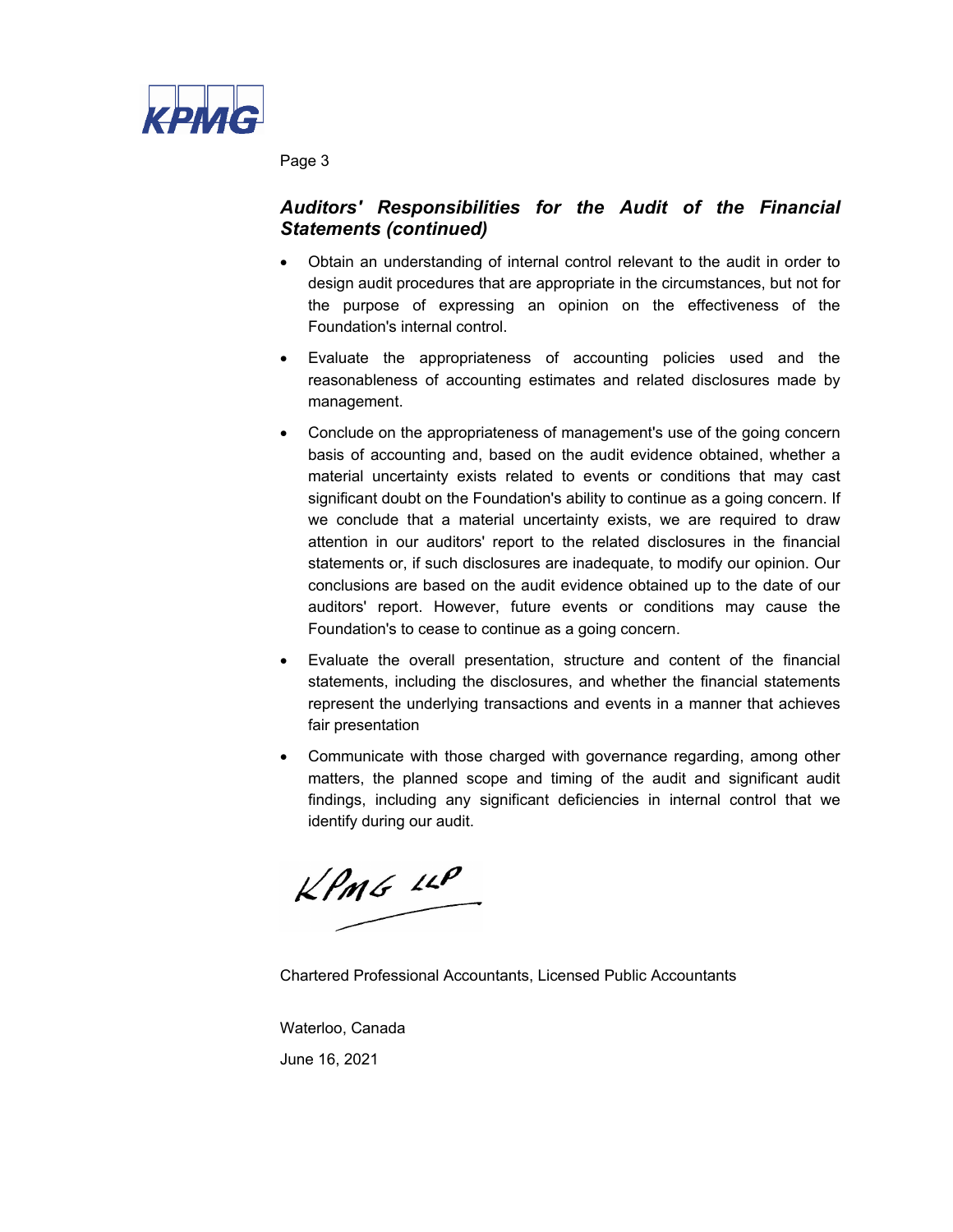Statement of Financial Position

December 31, 2020, with comparative information for 2019

|                                          | 2020               | 2019               |
|------------------------------------------|--------------------|--------------------|
| <b>Assets</b>                            |                    |                    |
| Current assets:<br>Cash                  | \$<br>1,152,672    | \$<br>1,180,933    |
| Investments (note 2)                     | 1,977,241          | 1,911,369          |
| Accounts receivable (note 3)             | 4,136              | 8,657              |
| Interest receivable                      | 12,095             | 17,708             |
|                                          | \$<br>3,146,144    | \$<br>3,118,667    |
| <b>Liabilities and Fund Balances</b>     |                    |                    |
|                                          |                    |                    |
| Current liabilities:                     |                    |                    |
| Accounts payable and accrued liabilities | \$<br>146,322      | \$<br>176,924      |
| Fund balances:<br>Restricted:            |                    |                    |
| <b>Recreation funds</b>                  | 574,486            | 483,444            |
| <b>Restoration funds</b>                 | 140,637            | 139,249            |
| Environmental education funds            | 1,515,324          | 1,444,975          |
| Scholarship funds                        | 27,040             | 29,278             |
| Land acquisition and stewardship funds   | 491                | 491                |
| Community volunteer funds                | 40,293             | 30,536             |
| Undesignated funds                       | 75,997             | 67,684             |
| Parkhill Dam funds<br>Partner funds      | 20,080             | 166,830            |
| <b>Endowed funds</b>                     | 230,799<br>374,675 | 201,904<br>377,352 |
|                                          | 2,999,822          | 2,941,743          |
| Implications due to COVID-19 (note 9)    |                    |                    |
|                                          |                    |                    |
|                                          | \$<br>3,146,144    | \$<br>3,118,667    |

See accompanying notes to financial statements.

On behalf of the Board:

 $\mathbb{Z}/\mathbb{Z}$  $\int$ 

Chair

Karnstrong

Secretary-Treasurer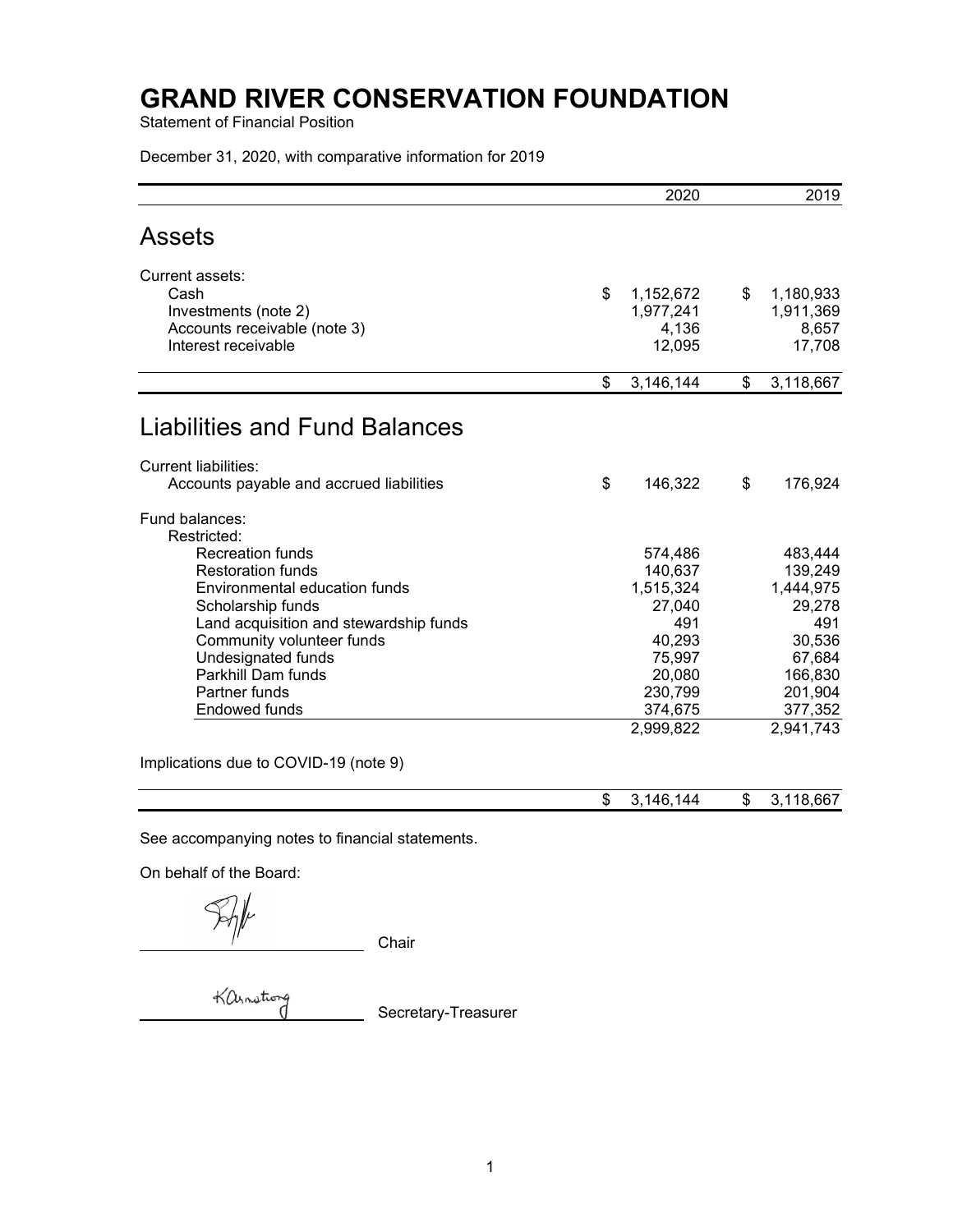Statement of Operations and Changes in Fund Balances

Year ended December 31, 2020, with comparative information for 2019

|                                  |                          |                          |                          |                          |                   | Land                     |                   |                          |                          |                          |                          |           |            |
|----------------------------------|--------------------------|--------------------------|--------------------------|--------------------------|-------------------|--------------------------|-------------------|--------------------------|--------------------------|--------------------------|--------------------------|-----------|------------|
|                                  |                          |                          |                          | Environmental            |                   | acquisition and          | Community         |                          | Parkhill                 |                          |                          |           |            |
|                                  | General                  |                          | Recreation Restoration   | education                | Scholarship       | stewardship              | volunteer         | Undesignated             | Dam                      | Partner                  | Endowed                  | Total     | Total      |
|                                  | funds                    | funds                    | funds                    | funds                    | funds             | funds                    | funds             | funds                    | funds                    |                          | funds                    | 2020      | 2019       |
|                                  | \$                       | \$                       | \$                       | \$                       | \$                | \$                       | \$                | \$                       | \$                       | \$                       | \$                       | \$        | \$         |
| Revenue:                         |                          |                          |                          |                          |                   |                          |                   |                          |                          |                          |                          |           |            |
| Receipted gifts                  | $\overline{\phantom{0}}$ | 11,500                   | 10,611                   | 34,200                   | 4,000             | $\overline{\phantom{0}}$ | 7,000             | 2,930                    | $\overline{\phantom{0}}$ | 29,196                   | $\qquad \qquad -$        | 99,437    | 324,417    |
| Other gifts                      | $\overline{\phantom{0}}$ | 3,018                    | 8,173                    | 87,535                   | -                 | $\overline{\phantom{m}}$ | 11,459            | 27,069                   | $\overline{\phantom{m}}$ | 6,945                    | -                        | 144,199   | 392,919    |
| Life Insurance                   | 615                      | $-$                      | $\overline{\phantom{m}}$ | $\overline{\phantom{a}}$ | $\equiv$          | $\equiv$                 | $\qquad \qquad =$ | $\overline{\phantom{a}}$ | $\overline{\phantom{0}}$ | $\overline{\phantom{m}}$ | $\overline{\phantom{m}}$ | 615       | $\equiv$   |
| Investment income                | -                        | 15,836                   | 3,572                    | 37,747                   | 761               | $\overline{\phantom{0}}$ | 1,067             | 2,222                    | $\overline{\phantom{a}}$ | 5,521                    | 9,323                    | 76,049    | 161,494    |
| Other income (repayment)         | $\overline{\phantom{0}}$ | $\overline{\phantom{0}}$ | $\overline{\phantom{m}}$ | $\qquad \qquad -$        | $\qquad \qquad -$ | $\qquad \qquad -$        | $\qquad \qquad -$ | $\overline{\phantom{m}}$ | (25,000)                 | $\overline{\phantom{0}}$ | 2,000                    | (23,000)  | 452        |
| Total revenue                    | 615                      | 30,354                   | 22,356                   | 159,482                  | 4,761             | $\overline{\phantom{0}}$ | 19,526            | 32,221                   | (25,000)                 | 41,662                   | 11,323                   | 297,300   | 879,282    |
| Expenditures:                    |                          |                          |                          |                          |                   |                          |                   |                          |                          |                          |                          |           |            |
| Staff support                    | 37,396                   |                          |                          |                          |                   |                          |                   |                          |                          |                          | $\overline{\phantom{0}}$ | 37,396    | 91,332     |
| Fundraising expenses             | 2,564                    |                          |                          |                          |                   |                          |                   |                          |                          |                          | $\qquad \qquad -$        | 2,564     | 3,888      |
| Life insurance                   | 615                      |                          |                          |                          |                   |                          |                   |                          |                          |                          | $\qquad \qquad -$        | 615       | 615        |
| General expenses                 | 14,064                   |                          |                          |                          |                   |                          |                   |                          |                          |                          |                          | 14,064    | 23,544     |
| Disbursements to                 |                          |                          |                          |                          |                   |                          |                   |                          |                          |                          |                          |           |            |
| Foundation projects              | $\overline{\phantom{0}}$ | 59,134                   | 19,230                   | 70,873                   | 7,000             | $\qquad \qquad -$        | 7,000             | $\overline{\phantom{m}}$ |                          | 7,345                    | 14,000                   | 184,582   | 929,004    |
| Total expenditures               | 54,639                   | 59,134                   | 19,230                   | 70,873                   | 7,000             | $\overline{\phantom{m}}$ | 7,000             | $\overline{\phantom{a}}$ | $\overline{\phantom{0}}$ | 7,345                    | 14,000                   | 239,221   | 1,048,383  |
| Excess (deficiency) of           |                          |                          |                          |                          |                   |                          |                   |                          |                          |                          |                          |           |            |
| revenue over expenses            | (54, 024)                | (28, 780)                | 3,126                    | 88,609                   | (2, 239)          | $\overline{\phantom{0}}$ | 12,526            | 32,221                   | (25,000)                 | 34,317                   | (2,677)                  | 58,079    | (169, 101) |
| Fund balances, beginning of year | $\overline{\phantom{0}}$ | 483.444                  | 139,249                  | 1,444,975                | 29,279            | 491                      | 30,536            | 67.684                   | 166,830                  | 201,903                  | 377,352                  | 2,941,743 | 3,110,844  |
| Interfund transfers (note 4)     | 54,024                   | 119,822                  | (1,738)                  | (18, 260)                | -                 | $\overline{\phantom{m}}$ | (2,769)           |                          | $(23,908)$ $(121,750)$   | (5,421)                  |                          |           |            |
| Fund balances, end of year       | $\overline{\phantom{0}}$ | 574,486                  | 140,637                  | 1,515,324                | 27,040            | 491                      | 40,293            | 75,997                   | 20,080                   | 230,799                  | 374,675                  | 2,999,822 | 2,941,743  |

See accompanying notes to financial statements.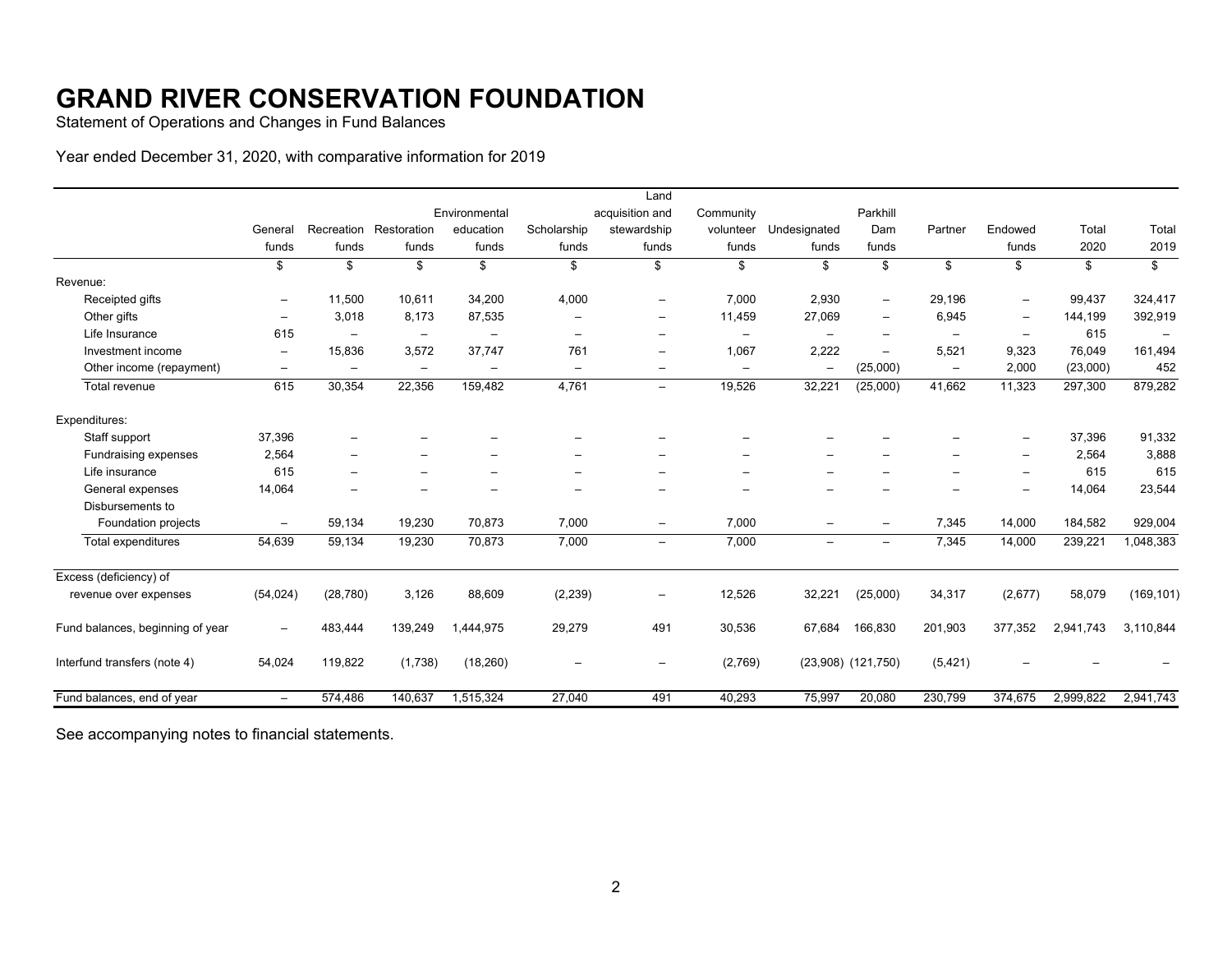Statement of Cash Flows

Year ended December 31, 2020, with comparative information for 2019

|                                                                                      | 2020            | 2019             |
|--------------------------------------------------------------------------------------|-----------------|------------------|
| Cash provided by (used in):                                                          |                 |                  |
| Operating activities:                                                                |                 |                  |
| Excess (deficiency) of revenue over expenses<br>Item not involving cash:             | \$<br>58,079    | \$<br>(169, 101) |
| Change in fair value of investments<br>Change in non-cash operating working capital: | (49, 475)       | (103, 150)       |
| Accounts receivable                                                                  | 4,521           | 7,224            |
| Interest receivable                                                                  | 5,613           | 556              |
| Accounts payable and accrued liabilities                                             | (30, 602)       | 55,243           |
|                                                                                      | (11, 864)       | (209, 228)       |
| Financing activities:                                                                |                 |                  |
| Net purchase of investments                                                          | (16, 397)       | (40, 733)        |
| Decrease in cash                                                                     | (28, 261)       | (249, 961)       |
| Cash, beginning of year                                                              | 1,180,933       | 1,430,894        |
| Cash, end of year                                                                    | \$<br>1,152,672 | \$<br>1,180,933  |

See accompanying notes to financial statements.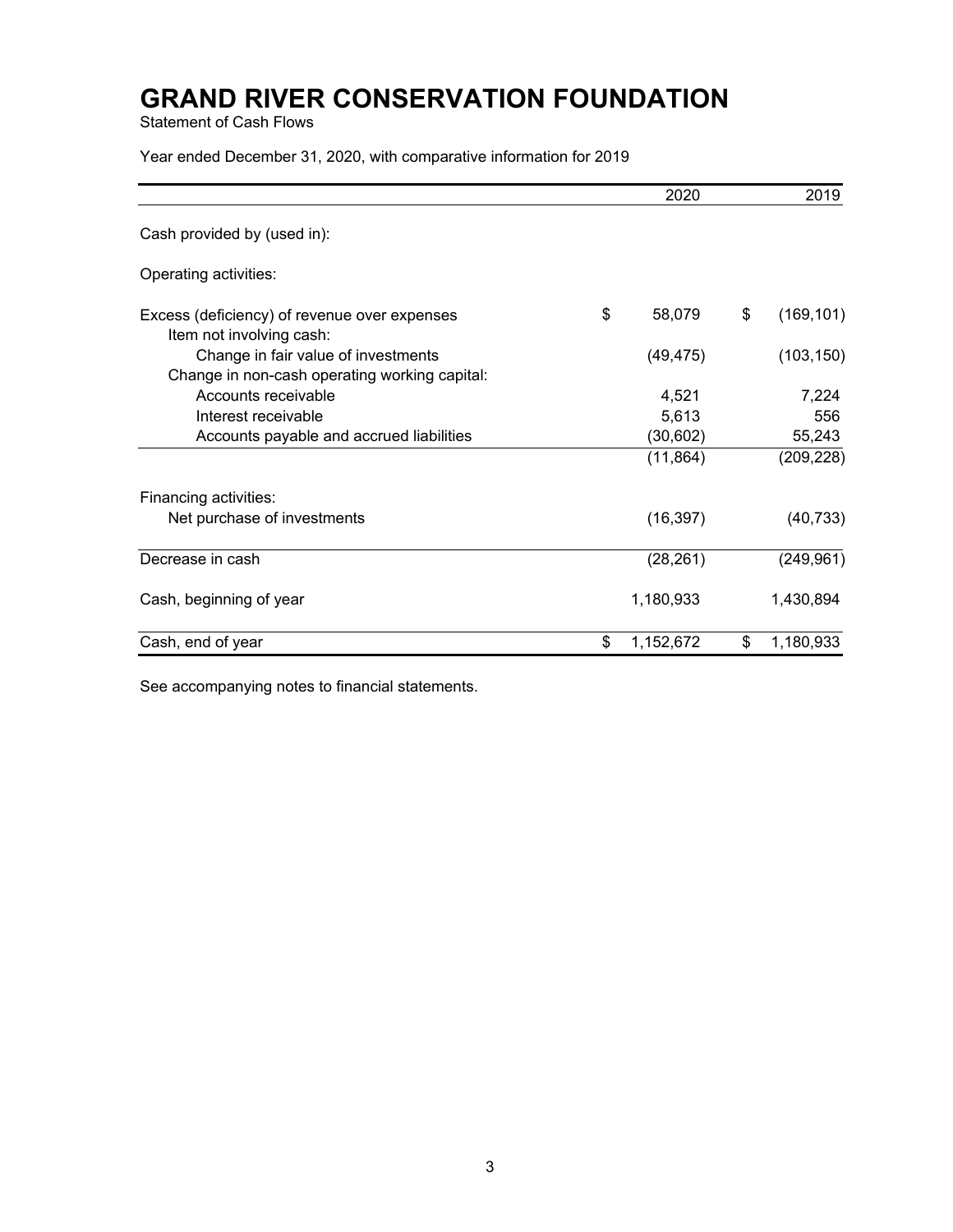Notes to Financial Statements

Year ended December 31, 2020

The Grand River Conservation Foundation (the "Foundation") is incorporated without share capital and is registered as a charitable organization under the Income Tax Act (Canada). The purpose of the Foundation is to raise money for the purpose of funding projects, related to the conservation of natural and historic resources within the watershed of the Grand River; specifically, projects that are approved by, but beyond the scope of, the statutory resources of the Grand River Conservation Authority.

### **1. Significant accounting policies:**

These financial statements have been prepared in accordance with Chartered Professional Accountants of Canada Handbook - Part III Canadian accounting standards for not-for-profit organizations. The significant policies are described below:

(a) Fund accounting:

In order to ensure observance of the limitations and restrictions on the use of resources available to the Foundation, the accounts of the Foundation are maintained in accordance with the principles of fund accounting. These funds are held in accordance with the objectives specified by the donors, or in accordance with directives issued by the Board of Directors.

For financial reporting purposes, the accounts have been classified in the following funds:

- (i) Restricted funds include amounts that are restricted in accordance with the objectives as specified by the donors and the Board of Directors. These funds are considered to be restricted as they can only be used for specified purposes.
- (ii) Endowed funds are resources that are required to be maintained by the Foundation on a permanent basis. Revenue of the endowed fund is limited to amounts that have been restricted for endowment purposes by the external contributor.

Investment income earned is generally allocated to funds other than the endowed funds, at the discretion of the Board of Directors.

(b) Revenue recognition:

Endowed fund contributions are recognized as revenue in the endowed fund. Other donorrestricted contributions are recognized as revenue of the restricted fund. All contributions are recognized in revenue when received.

Pledges to donate funds to the Foundation are not recorded in the accounts until such time as funds are received.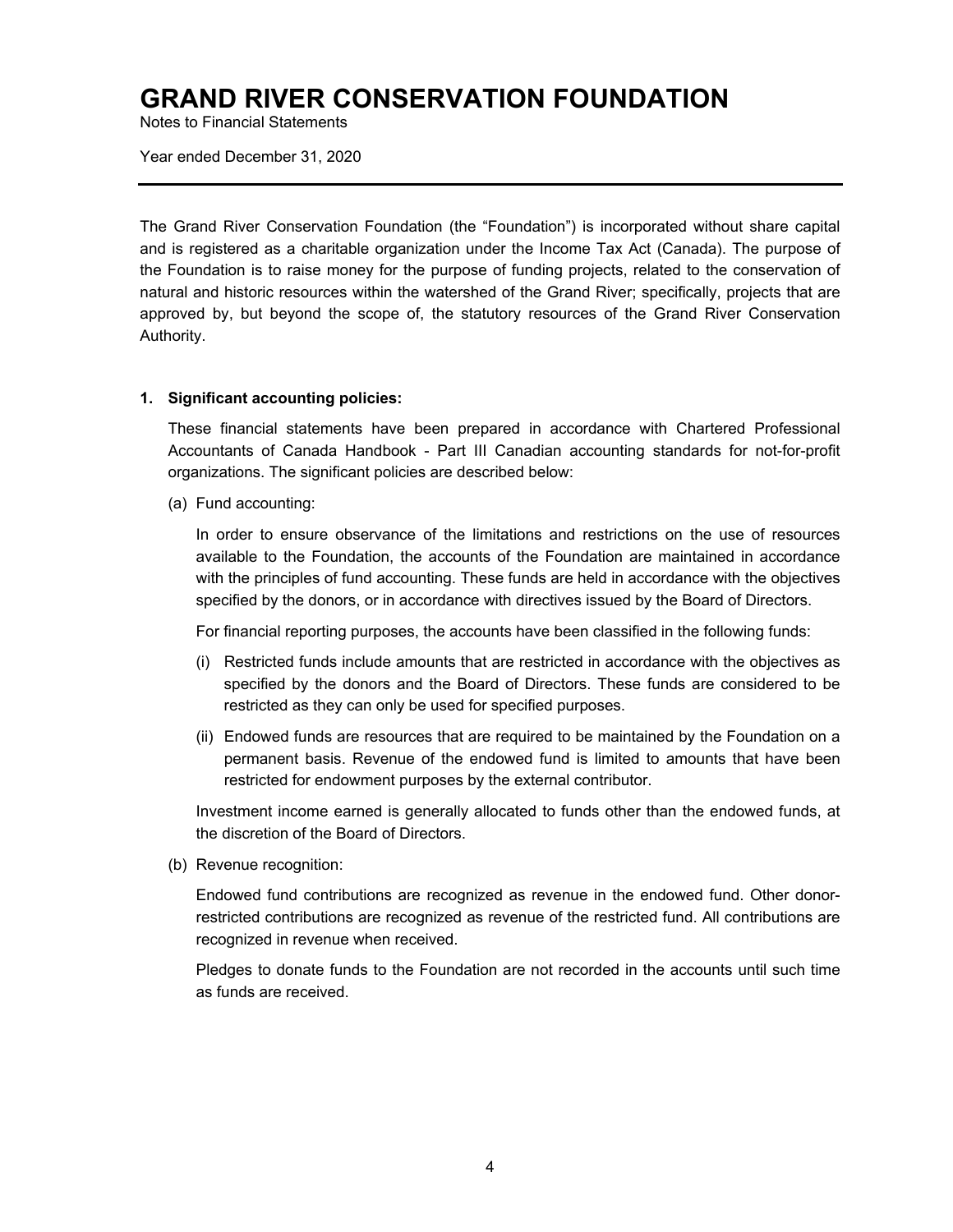Notes to Financial Statements (continued)

Year ended December 31, 2020

#### **1. Significant accounting policies (continued):**

(c) Donated materials:

Donated materials contributed to the Foundation are recorded at fair value when provided.

(d) Investments:

Investment income includes interest, dividends, distribution from pooled funds and change in fair value for the year. Investment income earned is allocated to endowment funds on a prorata basis. Investment income is allocated based on the weighted average of the monthly balances of the funds. Other investment income is generally allocated to other funds at the discretion of the Board of Directors.

(e) Financial instruments:

Financial instruments are recorded at fair value on initial recognition. Freestanding derivative instruments that are not in a qualifying hedging relationship and equity instruments that are quoted in an active market are subsequently measured at fair value. All other financial instruments are subsequently recorded at cost or amortized cost, unless management has elected to carry the instruments at fair value. The Foundation has elected to carry fixed income investments at fair value.

Transaction costs incurred on the acquisition of financial instruments measured subsequently at fair value are expensed as incurred. All other financial instruments are adjusted by transaction costs incurred on acquisition and financing costs, which are amortized using the effective interest rate method.

Financial assets are assessed for impairment on an annual basis at the end of the fiscal year if there are indicators of impairment. If there is an indicator of impairment, the Foundation determines if there is a significant adverse change in the expected amount or timing of future cash flows from the financial asset. If there is a significant adverse change in the expected cash flows, the carrying value of the financial asset is reduced to the highest of the present value of the expected cash flows, the amount that could be realized from selling the financial asset or the amount the Foundation expects to realize by exercising its right to any collateral. If events and circumstances reverse in a future period, an impairment loss will be reversed to the extent of the improvement, not exceeding the initial carrying value.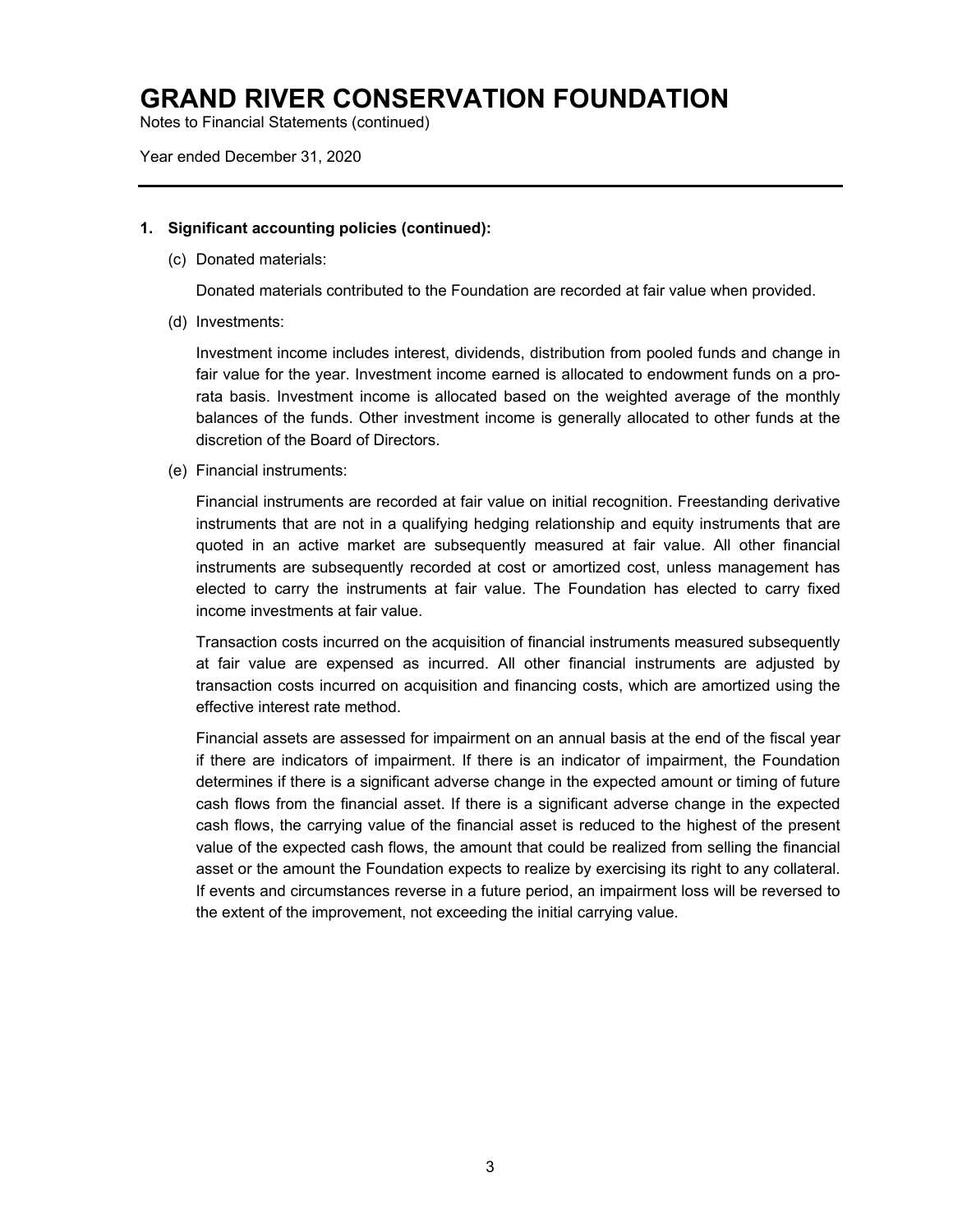Notes to Financial Statements (continued)

Year ended December 31, 2020

#### **2. Investments:**

Investments consist of:

|                                                                                                                         | 2020                     |   | 2019               |
|-------------------------------------------------------------------------------------------------------------------------|--------------------------|---|--------------------|
| Fixed income, measured at fair value<br>Equities, measured at fair value<br>Guaranteed investment certificate, measured | \$<br>273,015<br>622,152 | S | 251,150<br>599,419 |
| at amortized cost                                                                                                       | 1.082.074                |   | 1.060.800          |
|                                                                                                                         | 1.977.241                |   | 1,911,369          |

#### **3. Accounts receivable:**

No allowance for impairment of accounts receivable has been recorded at December 31, 2020 (2019 - \$nil).

### **4. Interfund transfers:**

The interfund transfers represent the allocation of expenses to specific funds. The expenses are allocated based on the percentage of the total amount of donations received for a fund each month. The percentage is set by the Board of Directors (2020 -15%).

### **5. Life insurance policies:**

The Foundation was given life insurance policies with a face value of approximately \$60,457 (2019 - \$60,193), under which it is the owner and beneficiary and annual donations are received to cover the premiums. As the realizable amount under the policies is not certain, the Foundation will record the benefits when the proceeds are received.

#### **6. Related entity:**

The Foundation raises funds to finance operations and capital expenditures, as directed by the Foundation's donors and the Board of Directors, for the Grand River Conservation Authority (the "Authority"), which is an independent organization. Although the Authority is a separate entity and disburses funds at the discretion of its own Board of Directors, the Chair of the Authority is a permanent member of the Foundation Board. The accounts of the Grand River Conservation Authority are not included in these financial statements.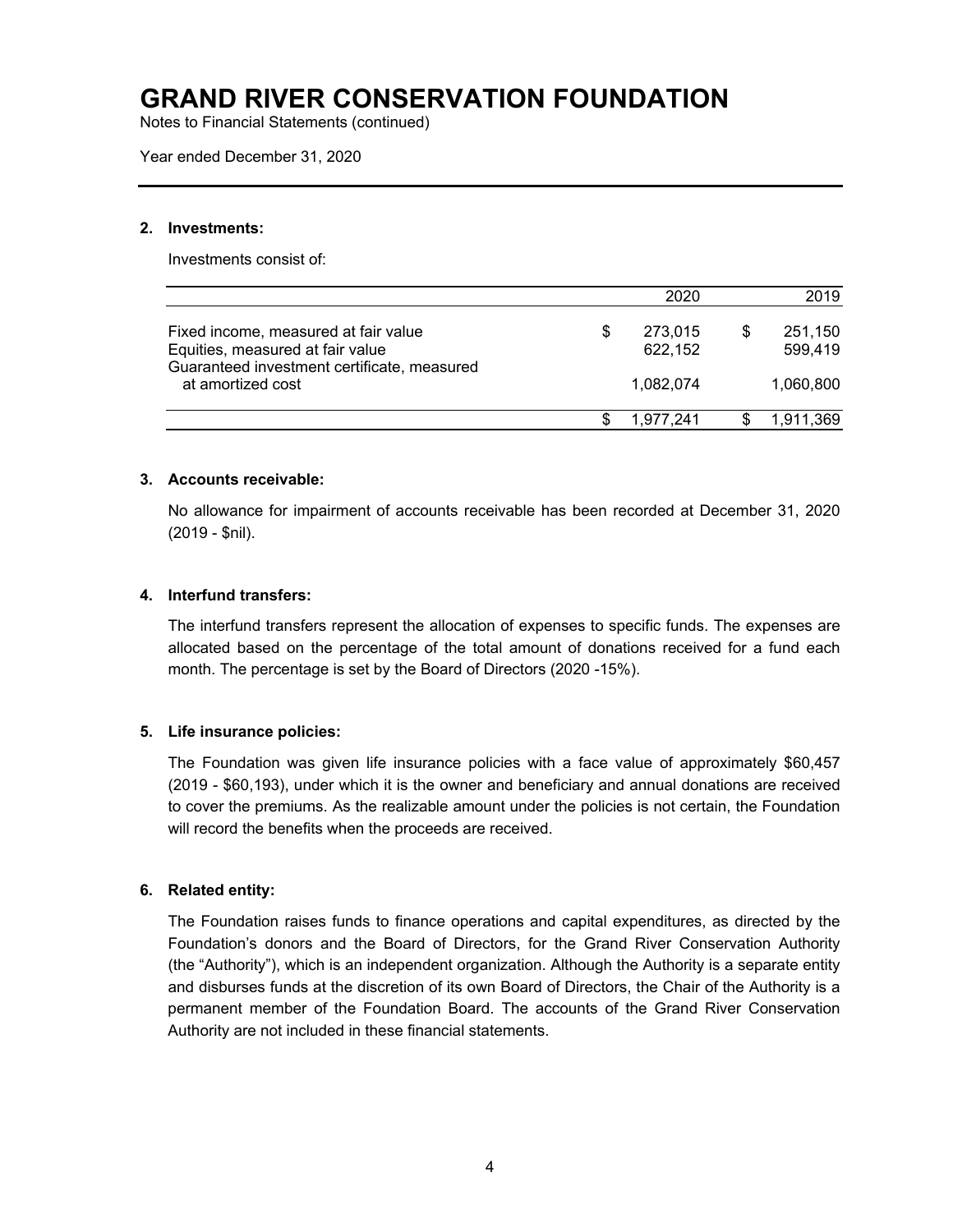Notes to Financial Statements (continued)

Year ended December 31, 2020

### **6. Related entity (continued):**

During 2020, the Foundation contributed \$161,820 (2019 - \$557,000) to fund projects carried out by the Authority. At December 31, 2020, the net amount due from the Foundation to the Authority is \$141,654 (2019 - \$151,992), which is included in accounts payable and accrued liabilities.

### **7. Community Foundations funds:**

In 2011, the Foundation made a decision to establish the Grand River Conservation Funds ("GRC Funds") with various Community Foundations in the Grand River Watershed. Community Foundations are charitable organizations that can hold and manage funds for other charities and can help make connections between needs and donors. The Foundation has an agreement with the four Community Foundations to manage the GRC Funds. Some funds are revocable, where ownership of the funds is with the Community Foundation on an interim basis. Donors can also contribute to the GRC Funds by making charitable donations directly to the Community Foundations. Grants can be made back to the Foundation from the GRC Funds, out of investment income earned or flow-through donations.

The details of the funds are as follows:

|                                                                   |    | 2020   |   | 2019   |
|-------------------------------------------------------------------|----|--------|---|--------|
| Funds held by the Community Foundations at fair value             | £. | 67.528 | S | 65.690 |
| Grants received from the Community Foundations<br>during the year |    | 1.600  |   | 1,885  |

#### **8. Financial risks:**

The Foundation manages its investment portfolio to earn investment income and invests according to a Statement of Investment Policy approved by The Board. The Foundation is not involved in any hedging relationships through its operations and does not hold or use any derivative financial instruments for trading purposes.

The Foundation believes that it is not exposed to significant market, credit or cash flow risk arising from its financial instruments.

Additionally, the Foundation believes it is not exposed to significant liquidity risk as all investments are held in instruments that are highly liquid and can be disposed of to settle commitments. The fixed income securities yield interest between 1.25% and 6.17% and have maturities ranging from February 2021 to February 2037.

Investments that trade in foreign markets are exposed to currency risk as the price in local terms on the foreign stock exchange is converted to Canadian dollars to determine fair value. The Foundation's overall foreign currency positions are not significant.